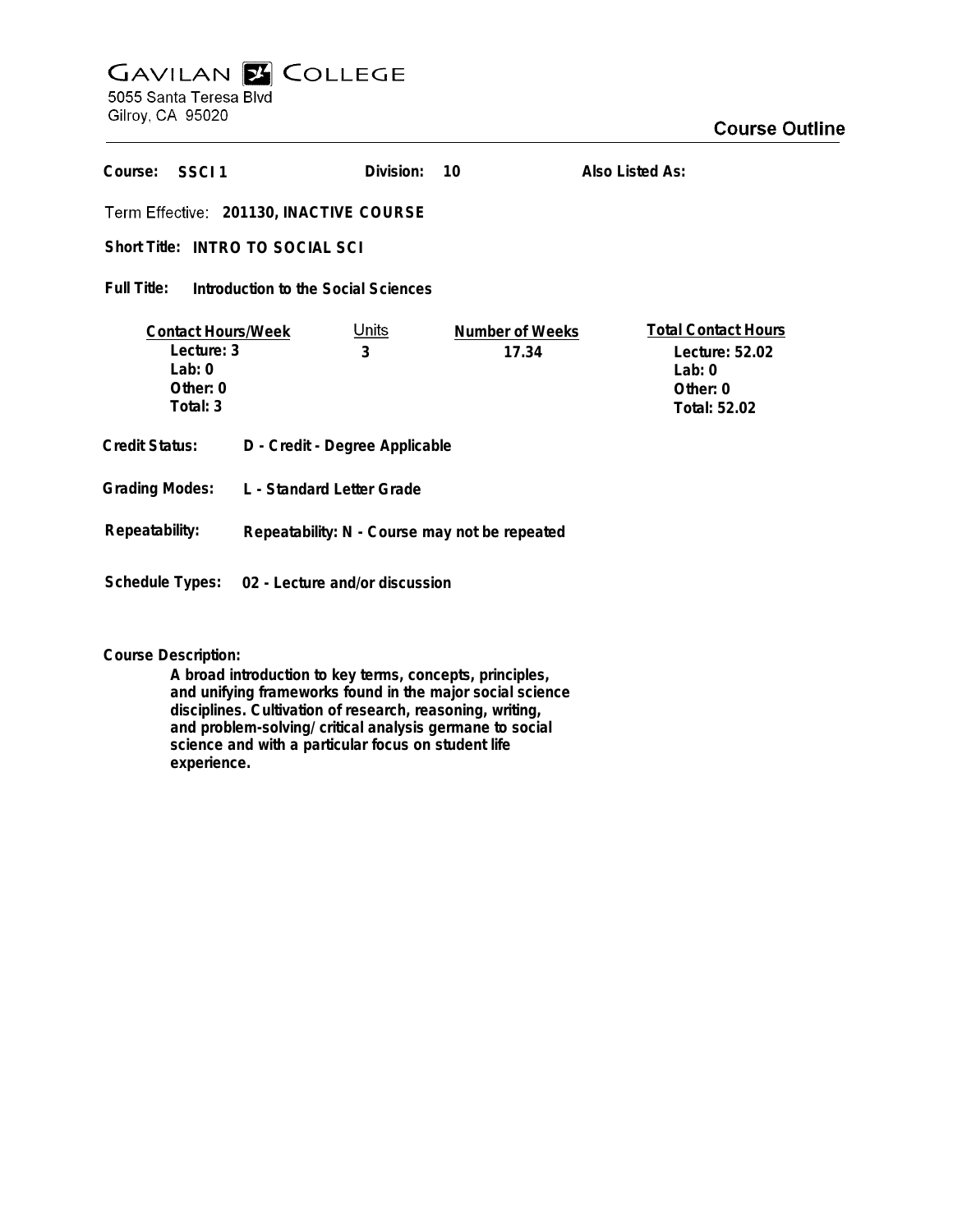**ARTICULATION and CERTIFICATE INFORMATION Associate Degree: GAV D2, effective 199970 CSU GE: CSU D7, effective 199970 IGETC: IGETC 4G, effective 199970 CSU TRANSFER: Transferable CSU, effective 199970 UC TRANSFER: Transferable UC, effective 199970**

## **PREREQUISITES:**

**COREQUISITES:**

**STUDENT LEARNING OUTCOMES:**

**TOPICS AND SCOPE: Inactive Course: 10/25/2010 WEEK HRS CONTENT/ASSIGNMENTS/OBJECTIVES 1 3 UNIT: What is social science? & objectives, teacher introduction; student interviews/ introductions. What is "social science?", world views, models, paradigms, disciplines. LECTURES/READINGS/HANDOUTS: Overview of domains and concerns of social science, major disciplines. IN-CLASS ACTIVITIES: Pair work: Define social science, interview & introduce the person the "most unlike" yourself. PERFORMANCE OBJECTIVES: Recognize breadth & multifarious practical applications of social science. Identify and define the 6 social science disciplines. Begin to recognize and appreciate the course and students as a "learning community." ASSIGNMENTS: Ch. 1 (Dye). Reading study questions & key terms/concepts. Choose a discipline of interest to you and interview an instructor at Gavilan who teaches that discipline. 2-3 6 UNIT: Bloom's Taxonomy; The History of Social Science. CONTENT: Bloom's taxonomy as a model for studying the social sciences. History of the social sciences. Response to the excesses of capitalism and industrialization. Influence of scientific method, evolutionary theory, humanitarianism, movements for social reform & revolution. The social science disciplines revisited. LECTURES/READINGS/HANDOUTS: Adapted version of Bloom's taxonomy. Lecture notes for history of social science. IN-CLASS ACTIVITIES: Short comprehension quiz for Bloom's taxonomy. Comprehension quiz for lecture on history of social science. Peer teaching/assessment of the six disciplines. OBJECTIVES: Identify, define, and apply Bloom's taxonomy to concrete situations. Understand activist origins of**

**modern social science in a historical context of crisis &**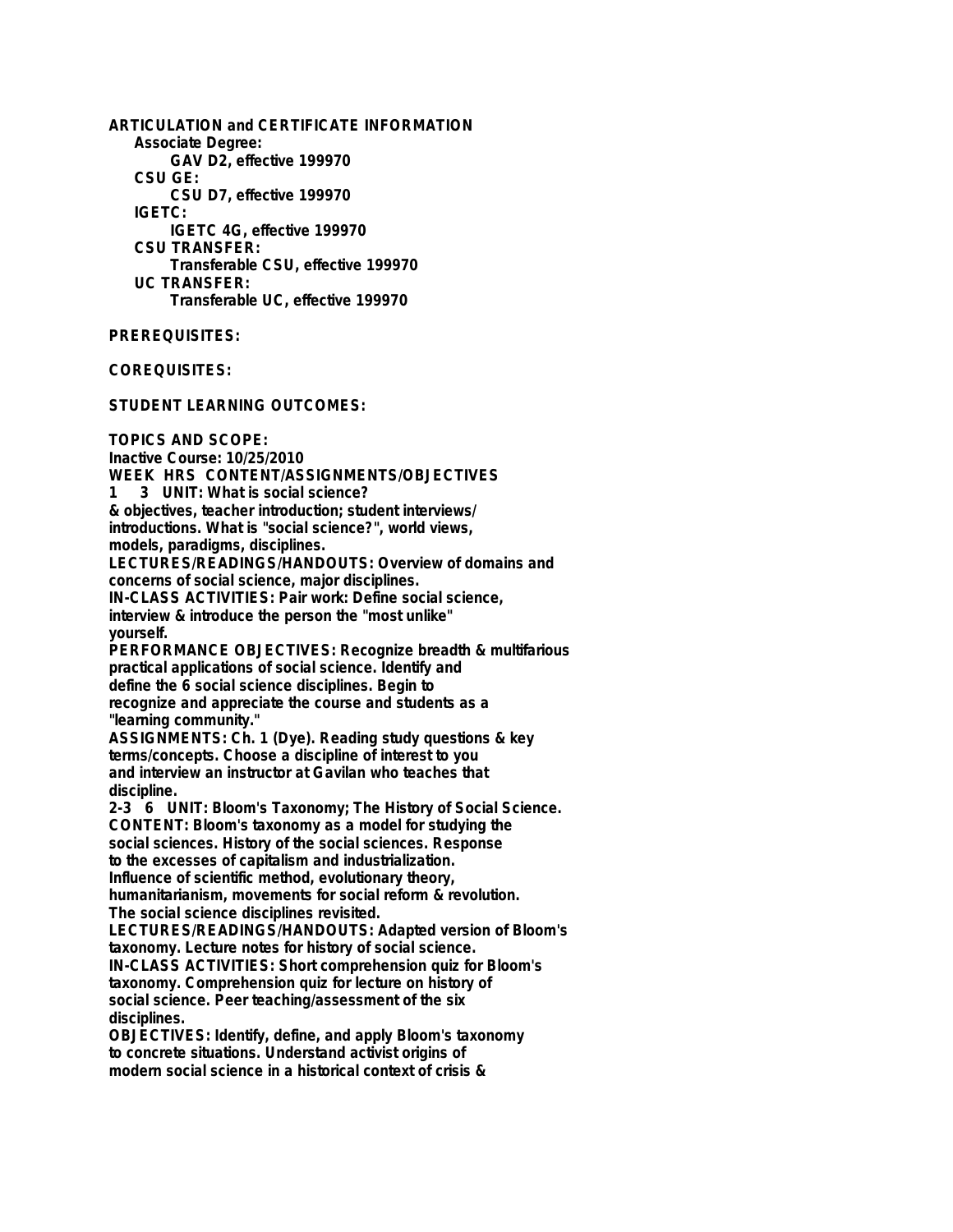**social upheaval. Analysis of social science disciplines as distinct constructions & interpretations of same social fields.**

**ASSIGNMENTS: Choose and begin social science "foundation" work or diversity novel from bibliography provided (optional). Review handouts on Bloom and history of social science.**

**4-5 6 UNIT: The Scientific Method**

**CONTENT: Social Science and the Scientific Method. LECTURES/READINGS/HANDOUTS: Examination, discussion regarding influence of the scientific method in human sciences. Science as a means for claiming credibility and legitimacy. Empirical vs. normative research. The six steps of social science research. Experimental designs, surveys, field research. Review community involvement projects.**

**IN-CLASS ACTIVITIES: Discuss cultural influence of science, importance of science of criteria of "legitimate" knowledge. Pair/small group "ordering" of "steps" in a social science research project.**

**OBJECTIVES: Understand and evaluate the strengths and limitations of science using Bloom's taxonomy. Consideration of domains of knowledge and human experience for which science may have little relevance. Analysis,**

**synthesis, evaluation of basic scientific method.**

**ASSIGNMENTS: Ch. 2 (Dye). Reading study questions and key terms/concepts. Library research worksheet. Establish group for community involvement project. First personal growth summary from "The Meaning of Difference Anthology." ^uInsight Journal #1^s: Choose a social problem and explain how you might use the scientific method to examine, understand, analyze and, ideally, solve this problem.**

**6-7 6 UNIT: The Four Schools of Psychology CONTENT: Basic terms, concepts, and theories in the "four schools" of psychology: psychodynamic, behavioral, humanistic, social.**

**LECTURES/READINGS/HANDOUTS: Key founders, theory of personality, basic source of psychological problems, appropriate interventions, and criticisms/limitations of each "school" of psychology.**

**IN-CLASS ACTIVITIES/ASSESSMENTS: Instructor lecture and comprehension quiz for psychodynamic psychology. Small group student teaching/learning for behavioral, humanistic, social psychological schools. Free association exercise to further "contextualize" learning. True/false quizzes for four branches of psychology.**

**OBJECTIVES: Identify, compare, contrast, analyze, synthesize, and evaluate the four divisions of psychology according to the four-fold model of personality, basic problems, intervention strategy, and limitations. ASSIGNMENTS: Ch. 5 (Dye). Reading study questions and key**

**terms concepts.**

**^uInsight Journal #2^s: Choose an emotional or psychological disturbance with which you have some familiarity. Use one of the four schools of psychology studied to**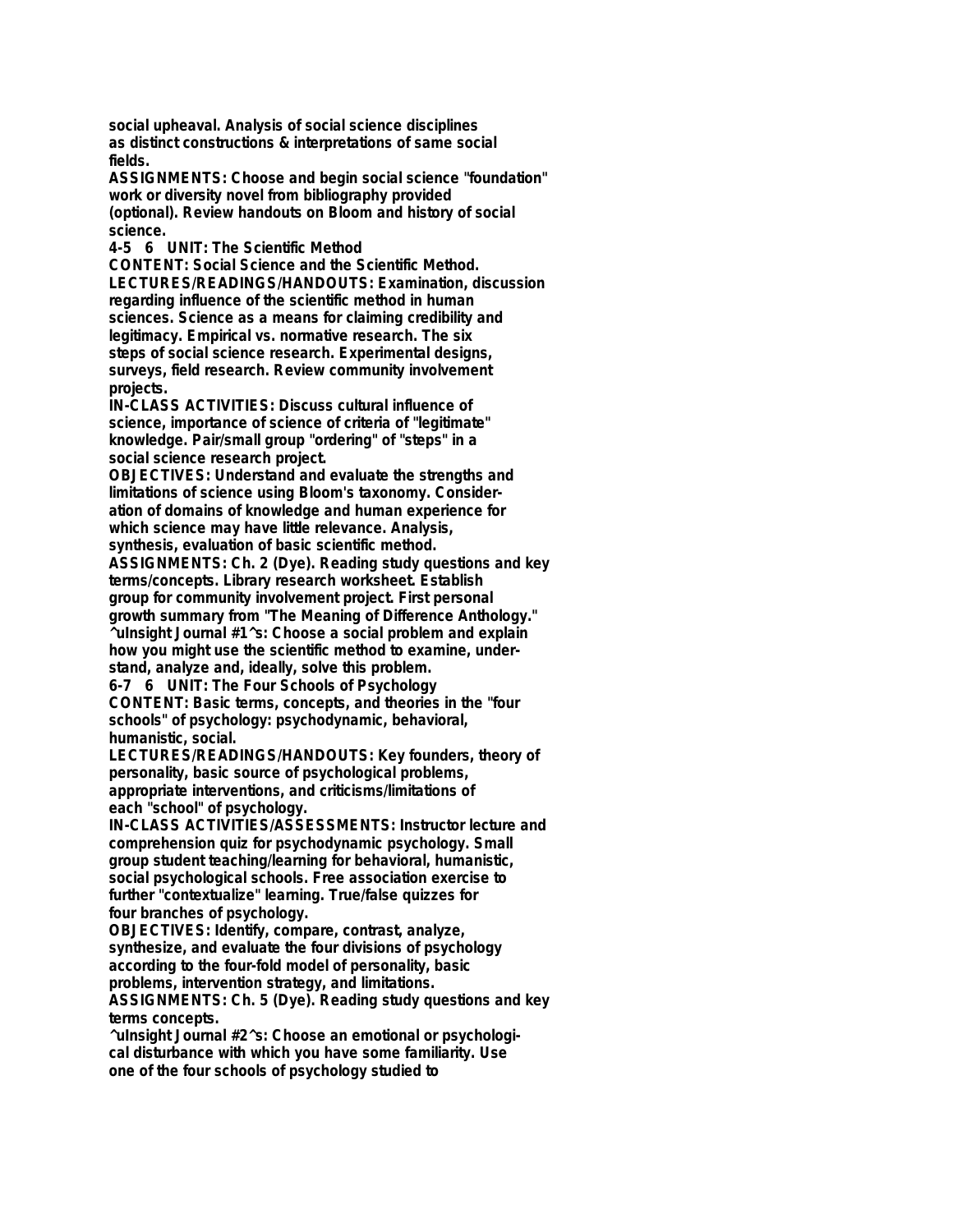**demonstrate your understanding of the causes, effects, and possible solution to this problem.**

**8-9 6 UNIT: Cultural Anthropology and the Challenges of Cultural Difference**

**CONTENT: What is culture? Deep vs. surface culture. Dominant/mainstream vs. secondary/subculture. What elements or components exist in all cultures? To what degree is culture "socially-constructed" and thus changeable? Whose culture is it, anyway? To what degree is it innate and biological? What is culture shock? Crosscultural conflict? What are the stages of cross-cultural adjustment? What can one do to reduce the negative effects of culture shock? To turn cross-cultural adjustment and conflict into mutual learning and increased tolerance/ understanding?**

**LECTURE/READING/HANDOUT: Cultural universalism and relativity. Social constructionist vs. socio-biological models. Issues of legitimacy, ethnocentrism, patriarchy. The symptoms and remedies for culture shock. The cultural adjustment process. VIDEO: When Two Cultures Meet. IN-CLASS ACTIVITIES/ASSESSMENTS: Whole group: brainstorm list of "elements of culture," definition, surface vs. deep. Small group: peer teach and learn the 6 components of culture (Dye). Comprehension check for 6 components. Lecture on culture shock, cultural conflict, crosscultural adjustment.**

**OBJECTIVES: Determine elements of culture and deduce definition for culture from these elements. Identify and demonstrate understanding of universal components of culture, deep vs. surface aspects. Assess and evaluate innate vs. learned aspects of culture. Consider possibility of "going beyond" the limitations imposed by culture. Critically examine cultural influences in one's own life. Analyze and breakdown the phases of culture shock and cross-cultural adjustment. Examine cultural differences from the standpoint of shock, conflict, adjustment and mediation. Consider rights and responsibilities of living in a culturally diverse society.**

**ASSIGNMENTS: Ch. 3 (Dye). Reading study questions and key terms/concepts. Second personal growth summary from "The Meaning of Difference Anthology."**

**^uInsight Journal #3^s: Using key terms and concepts from the readings and lectures, and ideas expressed in class discussions, write about your personal experience of culture shock, adjustment, or conflict. What have you learned so far which might help you to better cope with the negative effects of these experiences?**

**10 3 UNIT: History: The American Immigrant Experience; Midterm exam.**

**CONTENT: Discussion: Can history be "objective?" Lecture/ discussion on immigration as central historical process in American nation-building and political legitimacy. The push-pull factor in immigration. America's treatment and perceptions of immigrants as broad indicator of national political and economic mood. Class discussion regarding**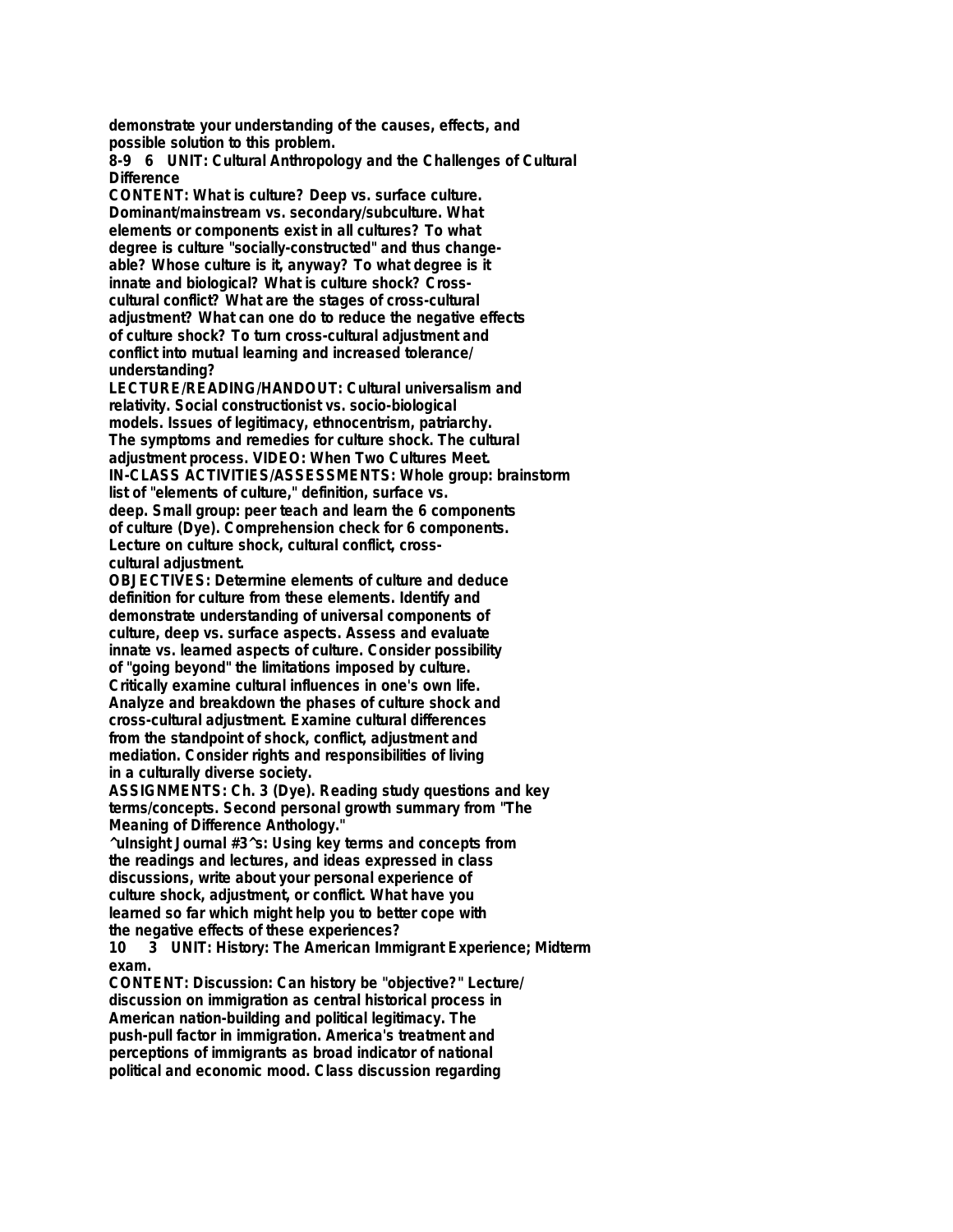**personal and family/ancestral immigrant experiences. LECTURE/READING/HANDOUTS: Summary and overview of North American immigration patterns. Historical and political significance of changing legislation and popular sentiments regarding immigrants. First-hand accounts of the "immigrant experience."**

**IN-CLASS ACTIVITIES/ASSESSMENTS: Class discussion about present perceptions of immigrant groups. Small group discussion regarding personal or family experience. Comprehension quiz from lecture. Fifty item multiple choice mid-term exam regarding key terms and concepts from psychology, anthropology, history. OBJECTIVES: Critical assessment of degree to which all**

**history is written from a "viewpoint" influenced by normative assumptions. Compare and contrast historical experience of various immigrant groups. Identify and appreciate common elements in the American immigrant experience. Assess and evaluate present national mood regarding immigration and infer the relationship of this "mood" to political, social, and economic conditions. ASSIGNMENTS: Ch. 8 (Dye). Reading study questions and key terms/concepts. Third person growth summary from "The Meaning of Difference Anthology." Prepare for mid-term. 11-12 6 UNIT: Political Science: Democratic Processes and Ideologies.**

**CONTENT: History, principles, & dynamics of the American democratic system. Historical & contemporary importance of political ideologies as represented in classical and modern liberalism, modern conservatism, fascism, socialism, and Marxism.**

**LECTURE/READING/HANDOUTS: Basic principles of democracy. American federalism, separation of powers, checks and balances, party-based constituencies and voting patterns, the electoral college, crisis in political participation. Definition, role of the individual and government, vision of society, and method for achieving change according to ideological viewpoints. Cross-national survey of governments by dominant economic and political systems. IN-CLASS ACTIVITIES/ASSESSMENTS: Lecture on the American government. Incomplete lecture notes to check student retention/note-taking. Small group quiz competition. Instructor presentation on ideologies. Using 5 point criteria, student jigsaw groups for liberalism, conservatism, facism, and socialism. Group quiz for identifying ideologies.**

**OBJECTIVES: Identify, comprehend, reflect upon, and defend/critique American democratic principles and processes. Recognize and infer some of the consequence of the present crisis in American democratic participation as evidence by decreasing political involvement. Define, explain, and demonstrate the concept of an "ideology." Compare and contrast various ideologies, identify key assumptions, reflect upon the merits and limitations, understand some of the ways in which social and governmental policies are informed by ideological**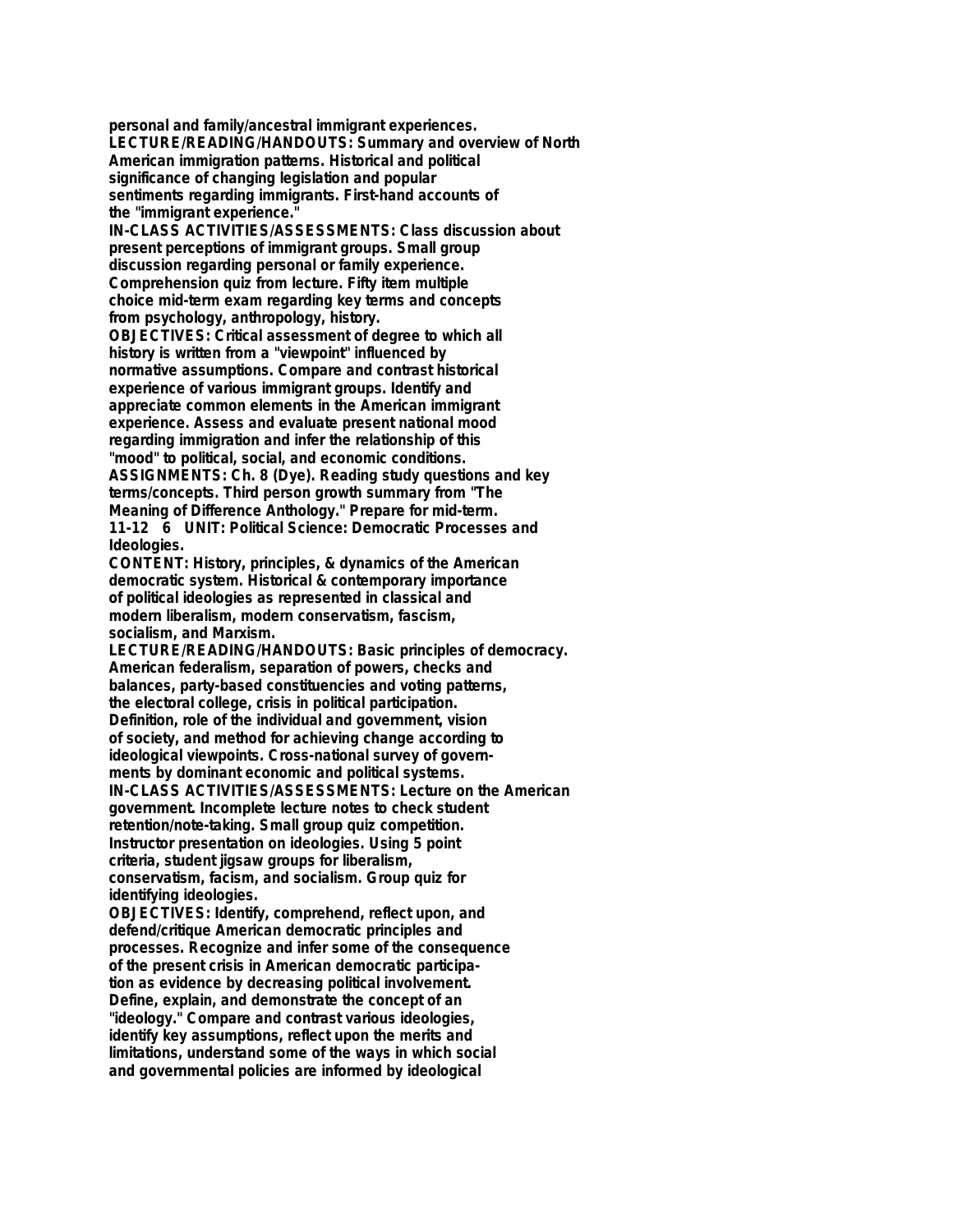**assumptions. Identify the organization of major governments on a continuum from centralized to popular decision-making.**

**ASSIGNMENTS: Ch 7 & 9 (Dye). Reading study questions & key terms/concepts. Student small group presentations for each ideology. Fourth personal growth summary from "The Meaning of Difference Anthology."**

**13-15 6 UNIT: Sociology: Issues of Class, Race, Culture, and Gender; Social Movements.**

**CONTENT: Social stratification and its relationship to class, race, gender, and culture in contemporary America. LECTURE/READING/HANDOUTS: Functional, conflict, and structural/systemic sociological theories for social stratification. Social class and stratification. Methods for identifying and measuring social class. Subjectivity and class. Upward and downward mobility. Structural, cultural, and situational explanations for poverty. Stratification & gender: the glass ceiling, institutional sexism, gender employment stereotyping, the feminization of poverty. theories of gender inequality. Social stratification and race. Segregation, the civil rights movement, affirmative action in the post-Bakke era. Differential income, educational attainment, life expectancy, infant mortality, and occupational title along lines of race, class, gender, and culture. Stratification in the next century: some emerging trends. IN-CLASS ACTIVITIES/ASSESSMENTS: Application of "subjective method" of stratification by providing students with list of individuals of different ages, occupations, education, cultural/racial backgrounds. Students asked to rank order entries according to "descending power." Discussion of results. Lecture comprehension questions for small group review. Group presentations of community involvement tasks. VIDEO: Beyond Hate. OBJECTIVES: Evaluate and assess classism, sexism, and racism in contemporary society. Compare and contrast sociological theories of stratification, inequality, and poverty. Apply several sociology stratification theories to concrete scenarios. Consider impact of past social movement and legislative decision on social injustice and inequality in contemporary America. Using recent data regarding demographic and SES indicators,**

**interpret, infer, and draw conclusions regarding the status of classism, sexism, and racism in contemporary society. Reflect and use personal life experience as a means to deepen understanding of issues of class, gender, and race/culture. Explore individual and collective responses to the excesses of social stratification in capitalist society.**

**ASSIGNMENTS: Ch. 4, 10, 11 (Dye). Reading study questions and key terms/concepts. Fifth and final personal growth summary from "The Meaning of Difference Anthology."**

**^uInsight Journal #4^s: Using key terms and concepts**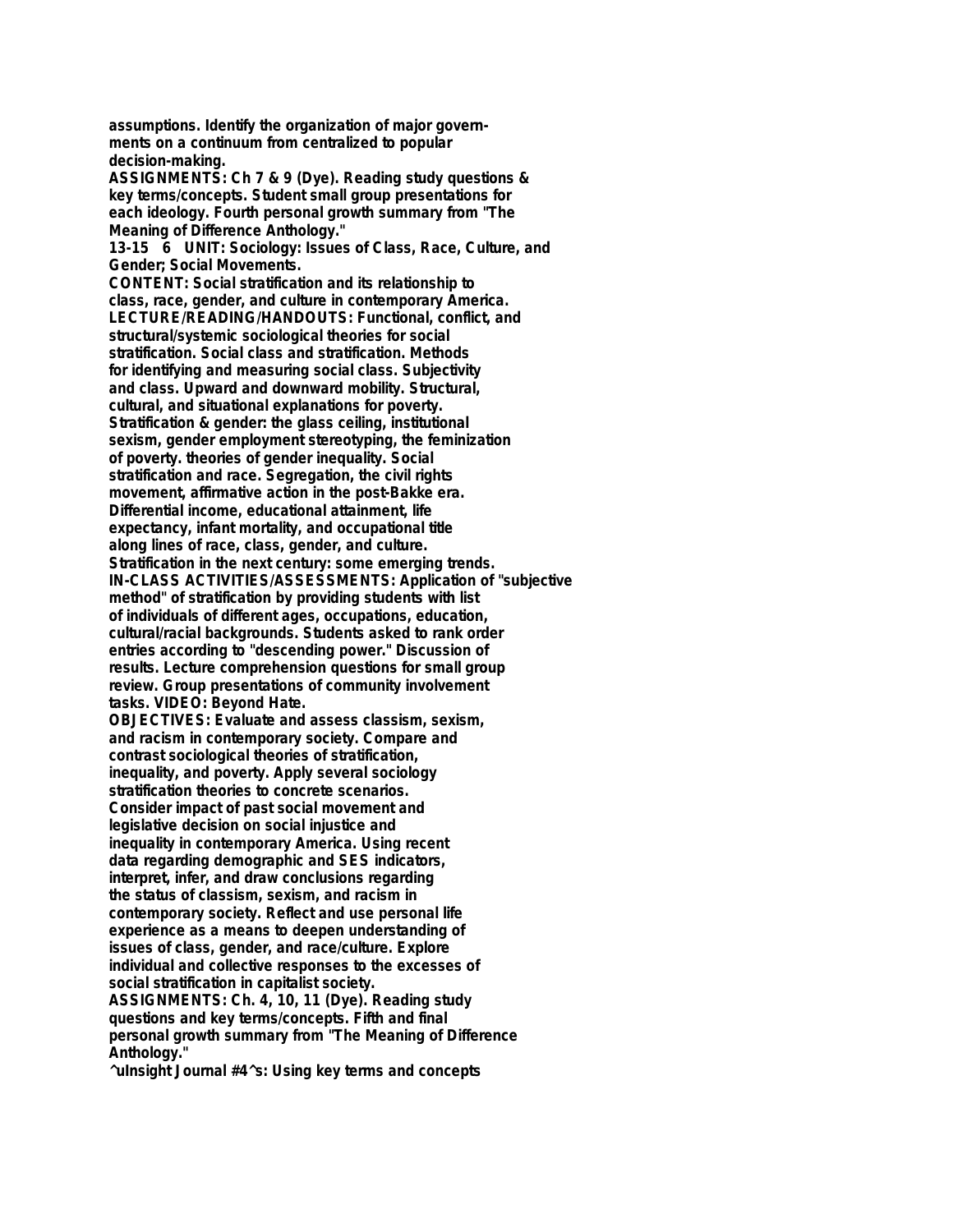**learned in class, discuss your experience of stratification based on class, gender, race, or culture. Which sociological theory do you think best explains your experience of stratification. What, if anything, can or should be done about stratification on the individual, collective, and governmental levels? OR Choose one of the political ideologies you most agree with and defend it as a solution to the world's problems. Choose the one you find least convincing and critique it.**

**16-17 6 UNIT: Economics and the Free Enterprise System. CONTENT: Basic principles and assumptions of laisezfaire economics, supply and demand analysis, and macroeconomic management.**

**LECTURE/READINGS/HANDOUTS: Key questions of economics: What is produced? How? For whom? Self-regulating market mechanism. Excess, shortage, and equilibrium. Assumptions of human behavior and market forces under perfect competition. Self-interest, utilitarianism, rational decision-making, profit-maximization/ minimization of loss. Fiscal and monetary policies to stimulate or curb Keynesian vs. supply side models, basic national income accounting. Historical problems of economic fluctuations and recessionary/inflationary cycles.**

**IN-CLASS ACTIVITIES: Students construct supply and demand curves and calculate equilibrium based on changes in price and quantity. Small group discussion and worksheet reviewing basic principles of the free enterprise system.**

**OBJECTIVES: Demonstrate understanding of basic principles and assumptions of laisez-faire economics and ability to generate supply and demand curves from tables. Ability to calculate new equilibrium price and quantity based on changes in supply or demand. Critical assessment of the immutability of liberal assumptions regarding human nature, motivation, and behavior. Ability to read basic economic graphs, charts, and tables. Recognize free market capitalism as one systemic choice among several for producing and allocating scarce resources. Recognize and appreciate basic differences in several economic systems. ASSIGNMENTS: Ch. 6 (Dye). Reading study questions and key terms/concepts. Scheduled time for research paper, make-up assignments.**

**18 3 UNIT: Final considerations. Review for final exam. IN-CLASS ACTIVITIES: Class discussion: return to theme of "social science as social activism and means for self-change." Brief consideration of interdisciplinary and postmodern models of social science. Employment opportunities in the social sciences.**

**OBJECTIVES: Recognize origins of social sciences as enlightenment-inspired desire for material progress, human advancement, and the alleviation of suffering and ignorance. Identify and consider social science as**